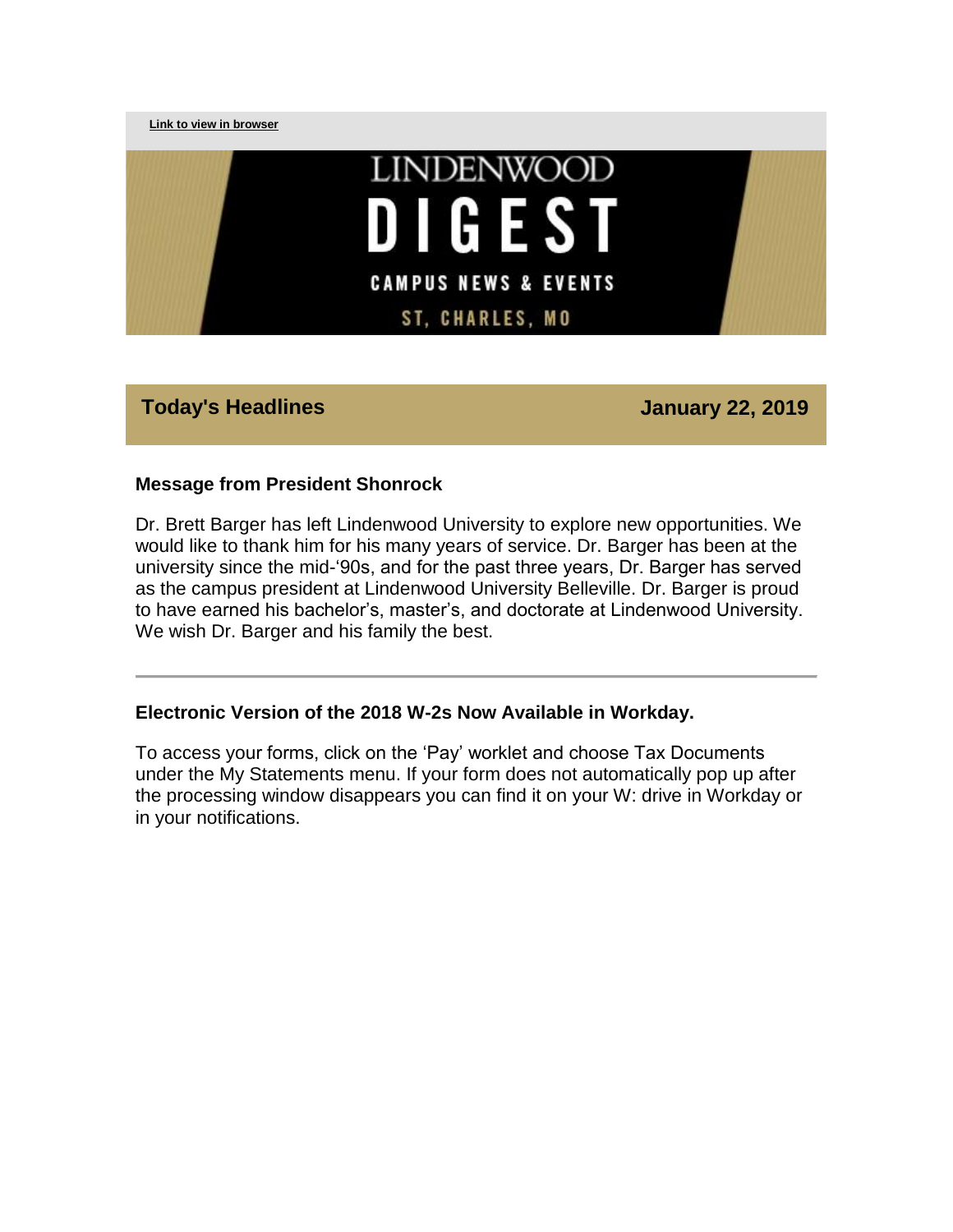|              |                              | f= |              |
|--------------|------------------------------|----|--------------|
|              | Eric Mircsov<br>View Profile |    |              |
| ⋒            | Home                         |    |              |
| 88           | Workbench                    |    |              |
| ☆            | Favorites                    |    |              |
|              | W:Drive                      |    |              |
|              | Documentation                |    | $\mathbb{E}$ |
| $\mathbf{A}$ | My Account                   |    |              |
|              | <b>Sign Out</b>              |    |              |

Paper copies of the W-2s will be mailed to the home address on file.

If you have any questions please reach out to the payroll office at 636-949-4971.

#### **We Look Forward to Seeing You Tomorrow at Q2 Training!**

Lindenwood University is embracing a new culture. In July, a team of four Lindenwood University representatives traveled to Florida to take part in the Disney Institute-Quality Service program. They used this expert advice to develop a service excellence program for Lindenwood. The team is offering the program to all employees through the Lindenwood Learning Academy over the next 12-18 months.

As a welcome back for the spring semester and a kickoff for the new Lindenwood culture, Q2 will host a University-wide [Q2 social on January 23, 2019.](https://hes32-ctp.trendmicro.com/wis/clicktime/v1/query?url=https%3a%2f%2fcustapp.marketvolt.com%2flink%2ffgP3vfV9wV%3fCM%3d1271993493%26X%3d70525052&umid=1bcb4c57-70f3-486f-8af8-1d57ea63a027&auth=bc7ac43e330fa629f0cfb11786c85e83c10d06b8-b98c1edeb1a0c805fb37cb37054b042f97b80108) This event will begin a new era for the University and a focus on service excellence at Lindenwood. Please join us for this exciting time at Lindenwood!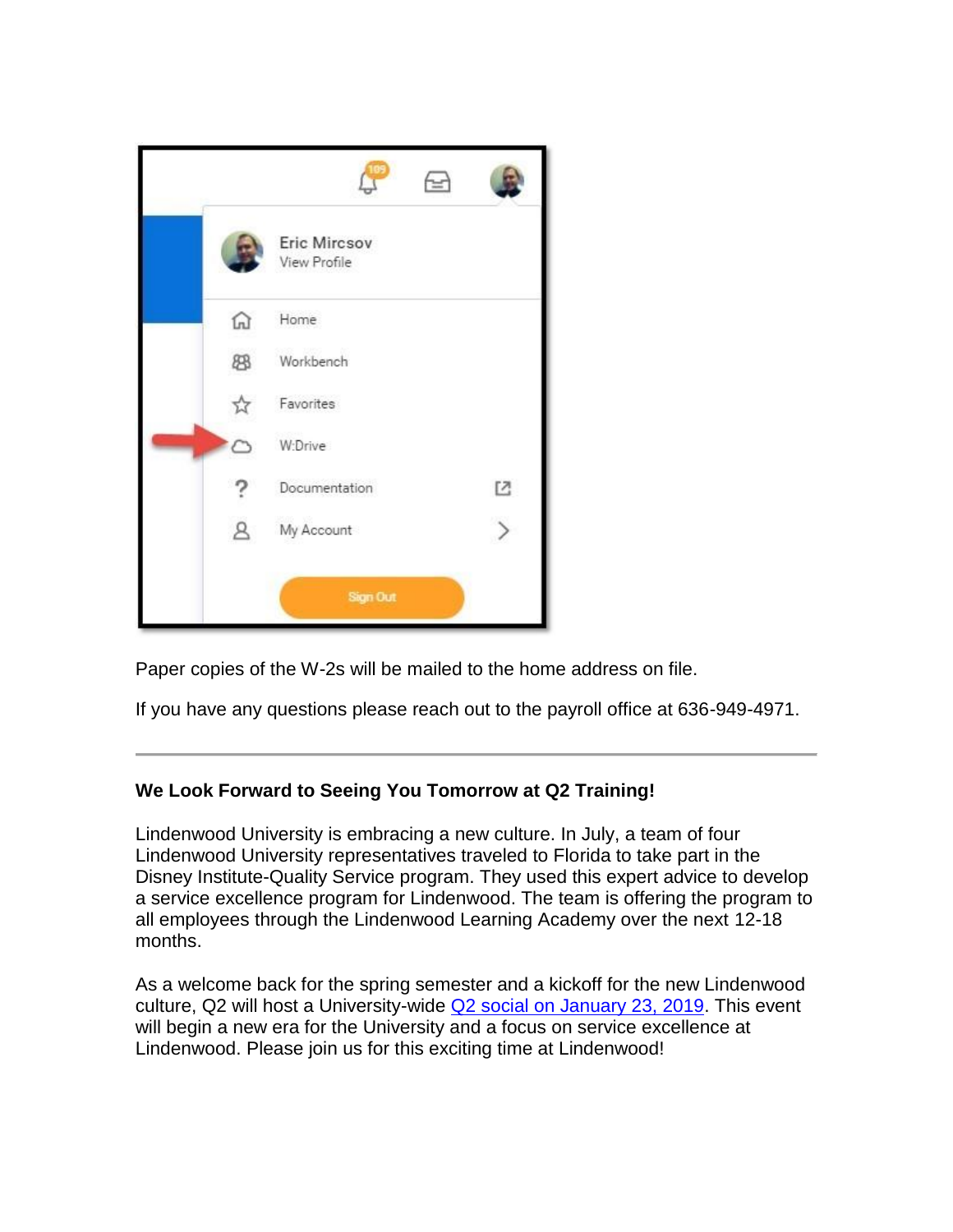# **25% Discount on Rick Springfield Tickets for Faculty and Staff**



The Scheidegger Center Box Office is excited to offer a special 25% discount on remaining tickets to Rick Springfield (January 26) to all Lindenwood University Faculty and Staff. Please visit the Scheidegger Center Box Office, with a valid university ID, to secure your discounted tickets.

Over the past four decades, Rick

Springfield has worn many hats as an entertainer and performer. The creator of some of the finest power-pop of the '80s, a Grammy winning singer, songwriter, and musician who has sold 25 million albums and scored 17 U.S. Top 40 hits, including "Jessie's Girl," "Don't Talk to Strangers," "An Affair of the Heart," "I've Done Everything for You," "Love Somebody," and "Human Touch." Now, you can see him live at Lindenwood!

## **Faculty Reads Series Feb. 12**



Library Services present the "Faculty Reads Series," in which faculty members Dr. Chris Scribner and Dr. Colleen Biri will discuss books that influenced their career path and life story. Come to the LARC Theater on Tuesday, February 12 at 2:30 p.m. and join this informal discussion on reading and beyond!

## **Alumnus Derik Scott Scheduled to Compete on NBC's Titan Games Thursday**

Lindenwood University alumnus and diver Derik Scott is among the first crop of contestants on the new NBC show *The Titan Games*, which pits ordinary citizens of exceptional athletic ability against one another in various contests of strength and agility. [Read more](https://hes32-ctp.trendmicro.com/wis/clicktime/v1/query?url=https%3a%2f%2fcustapp.marketvolt.com%2flink%2fdq3zK1mSmc%3fCM%3d1271993493%26X%3d70525052&umid=1bcb4c57-70f3-486f-8af8-1d57ea63a027&auth=bc7ac43e330fa629f0cfb11786c85e83c10d06b8-355d1b22baf144374a249d361a8e13bbada28059)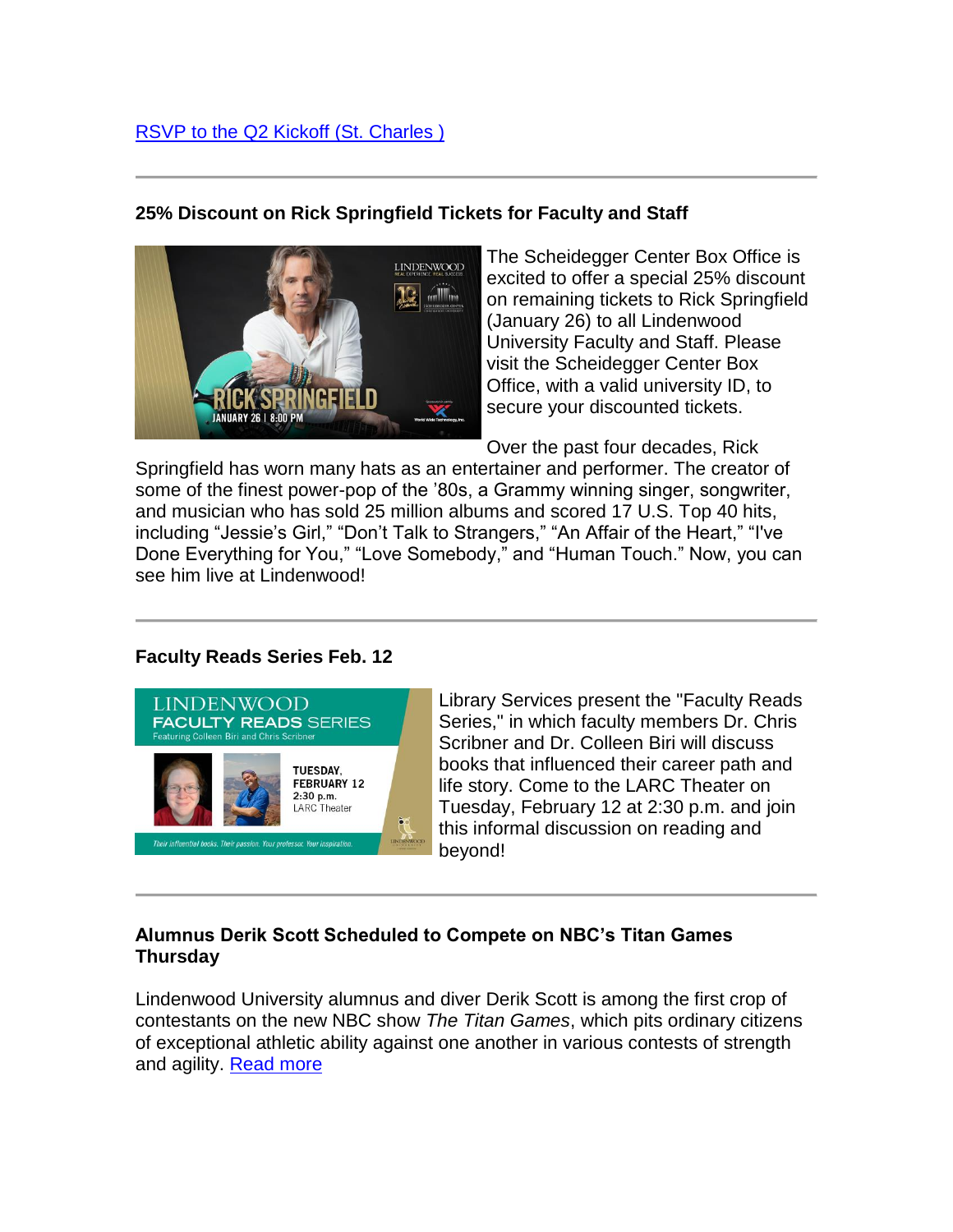#### **Excused Absences**

The following students should be marked as "excused absent," as they will be attending the Missouri Music Educators Association Conference on Jan. 24 and 25.

Emily Bounds Connor Brueggemann Maya Bryant Dillon Carl Rachel Eschabacher Zachary Glenn Alexandar R. Johnson Tess Kemp Kaylin Knost Nadia Maddex Kayla Nogle James Quiggins Dominick Randle Trey Schriewer

Please contact Profs. Pam Grooms or Jeffrey Barudin with any questions.

# **Previously in the Digest**

#### **Q2 Training Coming Up on Jan. 23**

Lindenwood University is embracing a new culture. In July, a team of four Lindenwood University representatives traveled to Florida to take part in the Disney Institute-Quality Service program. They used this expert advice to develop a service excellence program for Lindenwood. The team is offering the program to all employees through the Lindenwood Learning Academy over the next 12-18 months.

As a welcome back for the spring semester and a kickoff for the new Lindenwood culture, Q2 will host a University-wide [Q2 social on January 23, 2019.](https://hes32-ctp.trendmicro.com/wis/clicktime/v1/query?url=https%3a%2f%2fcustapp.marketvolt.com%2flink%2ffgP3vfV9wV%3fCM%3d1271993493%26X%3d70525052&umid=1bcb4c57-70f3-486f-8af8-1d57ea63a027&auth=bc7ac43e330fa629f0cfb11786c85e83c10d06b8-b98c1edeb1a0c805fb37cb37054b042f97b80108) This event will begin a new era for the University and a focus on service excellence at Lindenwood. Please join us for this exciting time at Lindenwood!

[RSVP to the Q2 Kickoff \(St. Charles \)](https://hes32-ctp.trendmicro.com/wis/clicktime/v1/query?url=https%3a%2f%2fcustapp.marketvolt.com%2flink%2fluxEL1Nwfa%3fCM%3d1271993493%26X%3d70525052&umid=1bcb4c57-70f3-486f-8af8-1d57ea63a027&auth=bc7ac43e330fa629f0cfb11786c85e83c10d06b8-627ececbcf7eb99c89fe92c6d07b3c0fe948de4e)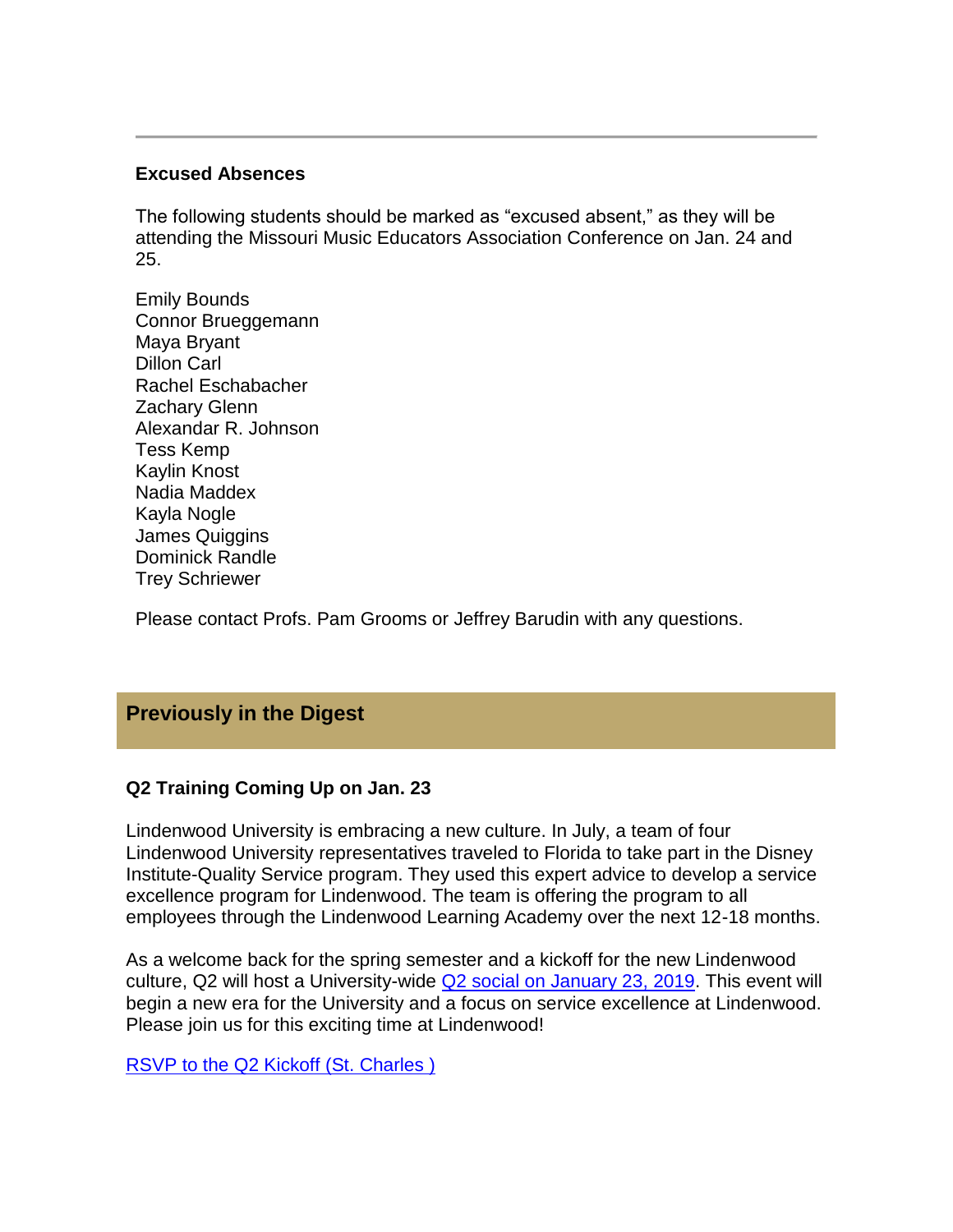### **Submitting Items for The Weekly Roar**

The Weekly Roar is an email that goes out to all undergraduate and graduate students on the St. Charles campus on Sunday evenings. This email contains information about the current week's events, campus announcements, and upcoming events. If you would like information included in The Weekly Roar, please log in to Involve U via your faculty/staff portal, and under "Forms" click on the "2018- 2019 Social Media, Weekly Roar, Golden Roar, Chalking, Digital Monitor Request" form. Please submit your requests by Wednesday at noon for the upcoming week's edition.

So that anyone in the Student Involvement office can process your request, we do ask that you not email your information. Please use the form in Involve U so that we can better serve you. And, if you would like to receive The Weekly Roar, please contact Angie Royal at [aroyal@lindenwood.edu](mailto:aroyal@lindenwood.edu) to be added to the mailing list. Thanks so much!

## **Academic Technology Services Spring Catalog Now Available**

The Academic Technology Services [spring catalog i](https://hes32-ctp.trendmicro.com/wis/clicktime/v1/query?url=https%3a%2f%2fcustapp.marketvolt.com%2flink%2fpaelk9FgMo%3fCM%3d1271993493%26X%3d70525052&umid=1bcb4c57-70f3-486f-8af8-1d57ea63a027&auth=bc7ac43e330fa629f0cfb11786c85e83c10d06b8-eff89f0a6f65e6ba69f2ef78d7ae3c7d33687f65)s now available. The catalog lists all Academic Technology Services workshops available to faculty and staff.

#### **First-Year Programs Seeks Freshman Seminar Proposals**

The office of Student and Academic Support Services – First-Year Programs (SASS-FYP) is currently accepting proposals to teach one of our Freshman Seminars. The concept of the Freshman Seminars is to connect our incoming students to full-time faculty members through creative and innovative seminar topics. Each seminar will be unique to the individual instructor, who will have an opportunity to pass on their passion for their particular area of study. We are looking or seminars that represent a broad range of degree programs. [Read more](https://hes32-ctp.trendmicro.com/wis/clicktime/v1/query?url=https%3a%2f%2fcustapp.marketvolt.com%2flink%2f6SFvMMC4VA%3fCM%3d1271993493%26X%3d70525052&umid=1bcb4c57-70f3-486f-8af8-1d57ea63a027&auth=bc7ac43e330fa629f0cfb11786c85e83c10d06b8-fd8e7707b7a342534fb1bbfc2760e3bb5f140a58)

#### **Summer Camp/Conference Facility Requests**

If you are interested in hosting a camp or a conference on campus this summer, please view the [Summer Facility Request Guidebook](https://hes32-ctp.trendmicro.com/wis/clicktime/v1/query?url=https%3a%2f%2fcustapp.marketvolt.com%2flink%2fYUXB4HK5os%3fCM%3d1271993493%26X%3d70525052&umid=1bcb4c57-70f3-486f-8af8-1d57ea63a027&auth=bc7ac43e330fa629f0cfb11786c85e83c10d06b8-bfb82122ce91c9d5d2d719de158a04d8a08db10e) and then submit a proposal to [Samantha Kennedy](mailto:skennedy@lindenwood.edu?subject=2019%20Summer%20Camp/Conference%20Interest) no later than March 2, 2019. Proposals are handled on a first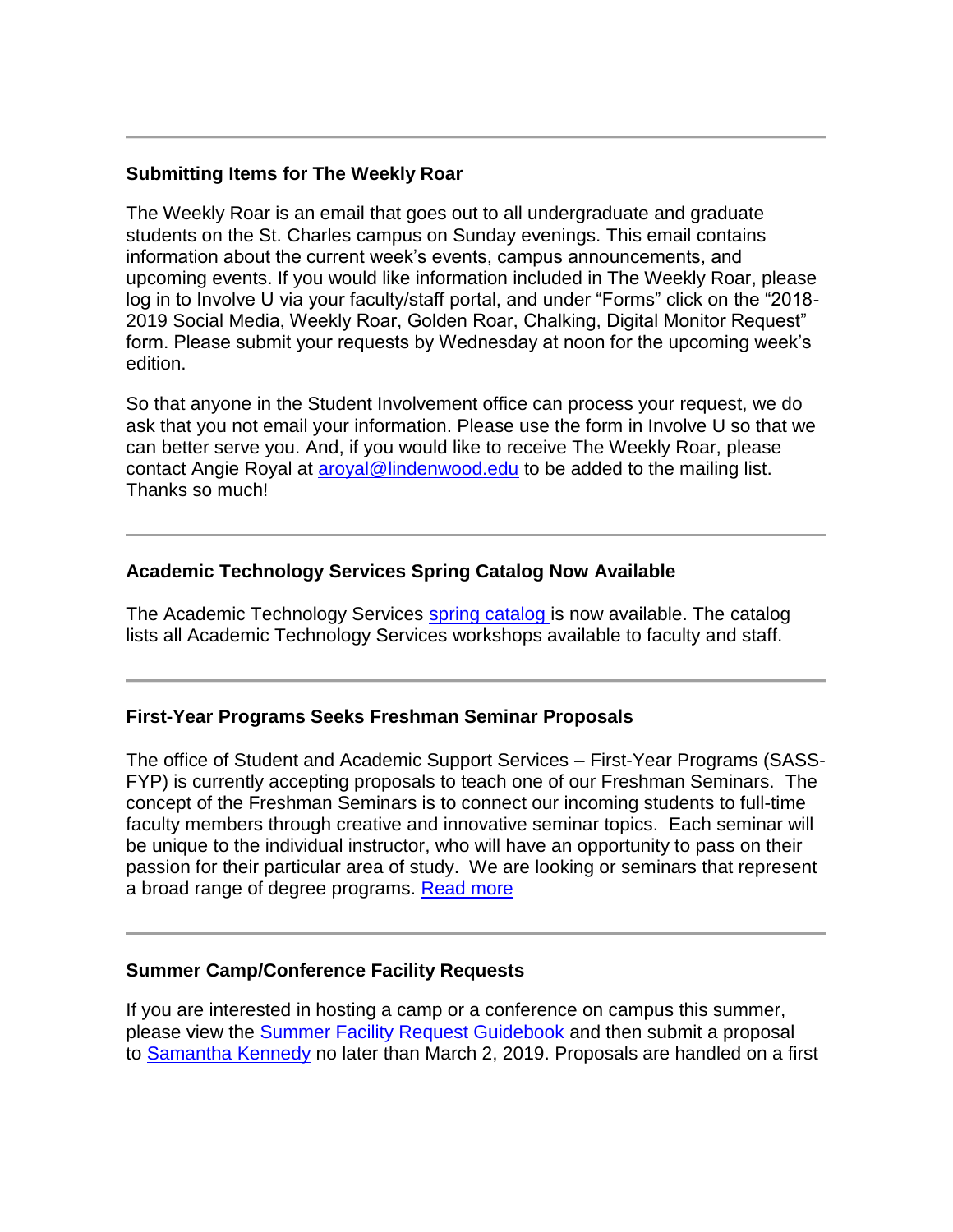come, first serve basis so room availability is limited. Additional questions and internal pricing sheet requests can be directed to Samantha Kennedy.

#### **Student Research Conference Submissions Now Accepted**

It is that time of year again, everyone: The [2019 Student Research Conference](https://hes32-ctp.trendmicro.com/wis/clicktime/v1/query?url=https%3a%2f%2fcustapp.marketvolt.com%2flink%2f2i33D7H7cw%3fCM%3d1271993493%26X%3d70525052&umid=1bcb4c57-70f3-486f-8af8-1d57ea63a027&auth=bc7ac43e330fa629f0cfb11786c85e83c10d06b8-64f79a53cd8a5425c5d2aeb603a8ebe35d93eeef)  [submission portal](https://hes32-ctp.trendmicro.com/wis/clicktime/v1/query?url=https%3a%2f%2fcustapp.marketvolt.com%2flink%2f2i33D7H7cw%3fCM%3d1271993493%26X%3d70525052&umid=1bcb4c57-70f3-486f-8af8-1d57ea63a027&auth=bc7ac43e330fa629f0cfb11786c85e83c10d06b8-64f79a53cd8a5425c5d2aeb603a8ebe35d93eeef) is open and is accepting faculty recommendations and student submissions.

Students who are working on or who have completed original research papers or creative projects can be nominated by a faculty member to participate in the Student Research Conference. Students can either display a poster or give a presentation of their work at the conference. [Read more](https://hes32-ctp.trendmicro.com/wis/clicktime/v1/query?url=https%3a%2f%2fcustapp.marketvolt.com%2flink%2f5LH1F9YQnr%3fCM%3d1271993493%26X%3d70525052&umid=1bcb4c57-70f3-486f-8af8-1d57ea63a027&auth=bc7ac43e330fa629f0cfb11786c85e83c10d06b8-ff29bd12359a3e32e7ce7964afa67416dbc1e5b1)

# **Events and Deadlines**

- Tuesdays and Thursdays: Power Hour training, 11 a.m. noon, Fitness Center
- [Spring 2019 Group Exercise schedule,](https://hes32-ctp.trendmicro.com/wis/clicktime/v1/query?url=https%3a%2f%2fcustapp.marketvolt.com%2flink%2f95ZPZUbiXo%3fCM%3d1271993493%26X%3d70525052&umid=1bcb4c57-70f3-486f-8af8-1d57ea63a027&auth=bc7ac43e330fa629f0cfb11786c85e83c10d06b8-242b725b50443a226b59c8ab587ef9abffd2b4d1) Evans Commons Rec Center
- Jan. 22: [Cultivating Collaborative Cultures via Professional Learning Communities](https://hes32-ctp.trendmicro.com/wis/clicktime/v1/query?url=https%3a%2f%2fcustapp.marketvolt.com%2flink%2fr8CfDtkpNA%3fCM%3d1271993493%26X%3d70525052&umid=1bcb4c57-70f3-486f-8af8-1d57ea63a027&auth=bc7ac43e330fa629f0cfb11786c85e83c10d06b8-b5800c4c48537ad2576adb2e5f718d9f1dc6088d)  [\(PLCs\) and Technology,](https://hes32-ctp.trendmicro.com/wis/clicktime/v1/query?url=https%3a%2f%2fcustapp.marketvolt.com%2flink%2fr8CfDtkpNA%3fCM%3d1271993493%26X%3d70525052&umid=1bcb4c57-70f3-486f-8af8-1d57ea63a027&auth=bc7ac43e330fa629f0cfb11786c85e83c10d06b8-b5800c4c48537ad2576adb2e5f718d9f1dc6088d) 10-11 a.m., 1-2 p.m., LARC Rm. 9
- Jan. 22: LARC Theatre [Diversity Dialogue: Cultural Sensitivity,](https://hes32-ctp.trendmicro.com/wis/clicktime/v1/query?url=https%3a%2f%2fcustapp.marketvolt.com%2flink%2fF7uXZB7SLf%3fCM%3d1271993493%26X%3d70525052&umid=1bcb4c57-70f3-486f-8af8-1d57ea63a027&auth=bc7ac43e330fa629f0cfb11786c85e83c10d06b8-ad70e57855089d91659aeca55fd05c908ecb83d9) 3:30 p.m.
- Jan. 23: [Bob Chitester,](https://hes32-ctp.trendmicro.com/wis/clicktime/v1/query?url=https%3a%2f%2fcustapp.marketvolt.com%2flink%2fvZgpDoRCb1%3fCM%3d1271993493%26X%3d70525052&umid=1bcb4c57-70f3-486f-8af8-1d57ea63a027&auth=bc7ac43e330fa629f0cfb11786c85e83c10d06b8-2b0c91b7b050fdfad4291c741ab573dd916c9739) Dunseth Auditorium at 1 p.m., MAC-West at 6 p.m.
- Jan. 23: [Q2 social on January 23, 2019;](https://hes32-ctp.trendmicro.com/wis/clicktime/v1/query?url=https%3a%2f%2fcustapp.marketvolt.com%2flink%2ffgP3vfV9wV%3fCM%3d1271993493%26X%3d70525052&umid=1bcb4c57-70f3-486f-8af8-1d57ea63a027&auth=bc7ac43e330fa629f0cfb11786c85e83c10d06b8-b98c1edeb1a0c805fb37cb37054b042f97b80108) [RSVP to the Q2 Kickoff](https://hes32-ctp.trendmicro.com/wis/clicktime/v1/query?url=https%3a%2f%2fcustapp.marketvolt.com%2flink%2fluxEL1Nwfa%3fCM%3d1271993493%26X%3d70525052&umid=1bcb4c57-70f3-486f-8af8-1d57ea63a027&auth=bc7ac43e330fa629f0cfb11786c85e83c10d06b8-627ececbcf7eb99c89fe92c6d07b3c0fe948de4e)
- Jan. 23: Sibley Chapel [MLK Prayer Service,](https://hes32-ctp.trendmicro.com/wis/clicktime/v1/query?url=https%3a%2f%2fcustapp.marketvolt.com%2flink%2fF7uXZB7SLf%3fCM%3d1271993493%26X%3d70525052&umid=1bcb4c57-70f3-486f-8af8-1d57ea63a027&auth=bc7ac43e330fa629f0cfb11786c85e83c10d06b8-ad70e57855089d91659aeca55fd05c908ecb83d9) 4 p.m.,
- Jan. 24: LARC Theatre [MLK Speaker featuring The Honorable Michael](https://hes32-ctp.trendmicro.com/wis/clicktime/v1/query?url=https%3a%2f%2fcustapp.marketvolt.com%2flink%2fF7uXZB7SLf%3fCM%3d1271993493%26X%3d70525052&umid=1bcb4c57-70f3-486f-8af8-1d57ea63a027&auth=bc7ac43e330fa629f0cfb11786c85e83c10d06b8-ad70e57855089d91659aeca55fd05c908ecb83d9)  [Noble,](https://hes32-ctp.trendmicro.com/wis/clicktime/v1/query?url=https%3a%2f%2fcustapp.marketvolt.com%2flink%2fF7uXZB7SLf%3fCM%3d1271993493%26X%3d70525052&umid=1bcb4c57-70f3-486f-8af8-1d57ea63a027&auth=bc7ac43e330fa629f0cfb11786c85e83c10d06b8-ad70e57855089d91659aeca55fd05c908ecb83d9) Circuit Judge 22nd Judicial Court, St. Louis, MO, 3 p.m.
- Jan. 29: Strategic Enrollment Planning Forum, Dunseth Auditorium, 1 p.m. and 3 p.m.
- Jan. 30: Strategic Enrollment Planning Forum, Dunseth Auditorium, 1 p.m. and 3 p.m.
- Jan. 30: ["Finding Your True Leadership Colors"](https://hes32-ctp.trendmicro.com/wis/clicktime/v1/query?url=https%3a%2f%2fcustapp.marketvolt.com%2flink%2fwFXRh7cCa5%3fCM%3d1271993493%26X%3d70525052&umid=1bcb4c57-70f3-486f-8af8-1d57ea63a027&auth=bc7ac43e330fa629f0cfb11786c85e83c10d06b8-7c1a0df007839bc5c1117b43eef5e935a7859898) 11 a.m. noon, 4-5 p.m., Evans 3020
- Feb. 5: [Second Annual Adjunct Instructor Fair;](https://hes32-ctp.trendmicro.com/wis/clicktime/v1/query?url=https%3a%2f%2fcustapp.marketvolt.com%2flink%2f8ifWmpipIw%3fCM%3d1271993493%26X%3d70525052&umid=1bcb4c57-70f3-486f-8af8-1d57ea63a027&auth=bc7ac43e330fa629f0cfb11786c85e83c10d06b8-3e442f2b7421172053e003985d2760ba709c0d44) [RSVP link](https://hes32-ctp.trendmicro.com/wis/clicktime/v1/query?url=https%3a%2f%2fcustapp.marketvolt.com%2flink%2fXXlFuFF9Kt%3fCM%3d1271993493%26X%3d70525052&umid=1bcb4c57-70f3-486f-8af8-1d57ea63a027&auth=bc7ac43e330fa629f0cfb11786c85e83c10d06b8-b4147115d52f176a259828dbb0b14e7738bb990f)
- Feb. 6: Lindenwood Diversity Event, "The Inaugural Event: The Getting Real Series" [St. Charles RSVP 2 -](https://hes32-ctp.trendmicro.com/wis/clicktime/v1/query?url=https%3a%2f%2fcustapp.marketvolt.com%2flink%2fz7gBfpwCm5%3fCM%3d1271993493%26X%3d70525052&umid=1bcb4c57-70f3-486f-8af8-1d57ea63a027&auth=bc7ac43e330fa629f0cfb11786c85e83c10d06b8-bcef1063e325cb2f7c37fc78aef29ad312e207ef) 3:30 p.m. or [St. Charles RSVP 4 -](https://hes32-ctp.trendmicro.com/wis/clicktime/v1/query?url=https%3a%2f%2fcustapp.marketvolt.com%2flink%2fkEcQabxzbh%3fCM%3d1271993493%26X%3d70525052&umid=1bcb4c57-70f3-486f-8af8-1d57ea63a027&auth=bc7ac43e330fa629f0cfb11786c85e83c10d06b8-3be8ddba6806d8ffe8498b4c3fef3d88eda282f0) 5:30 [p.m.](https://hes32-ctp.trendmicro.com/wis/clicktime/v1/query?url=https%3a%2f%2fcustapp.marketvolt.com%2flink%2fkEcQabxzbh%3fCM%3d1271993493%26X%3d70525052&umid=1bcb4c57-70f3-486f-8af8-1d57ea63a027&auth=bc7ac43e330fa629f0cfb11786c85e83c10d06b8-3be8ddba6806d8ffe8498b4c3fef3d88eda282f0) *If you are a non-exempt employee and you choose to attend the 4 - 5:30 p.m. session, please communicate with your supervisor regarding the potential impact on overtime because this is a paid training.*